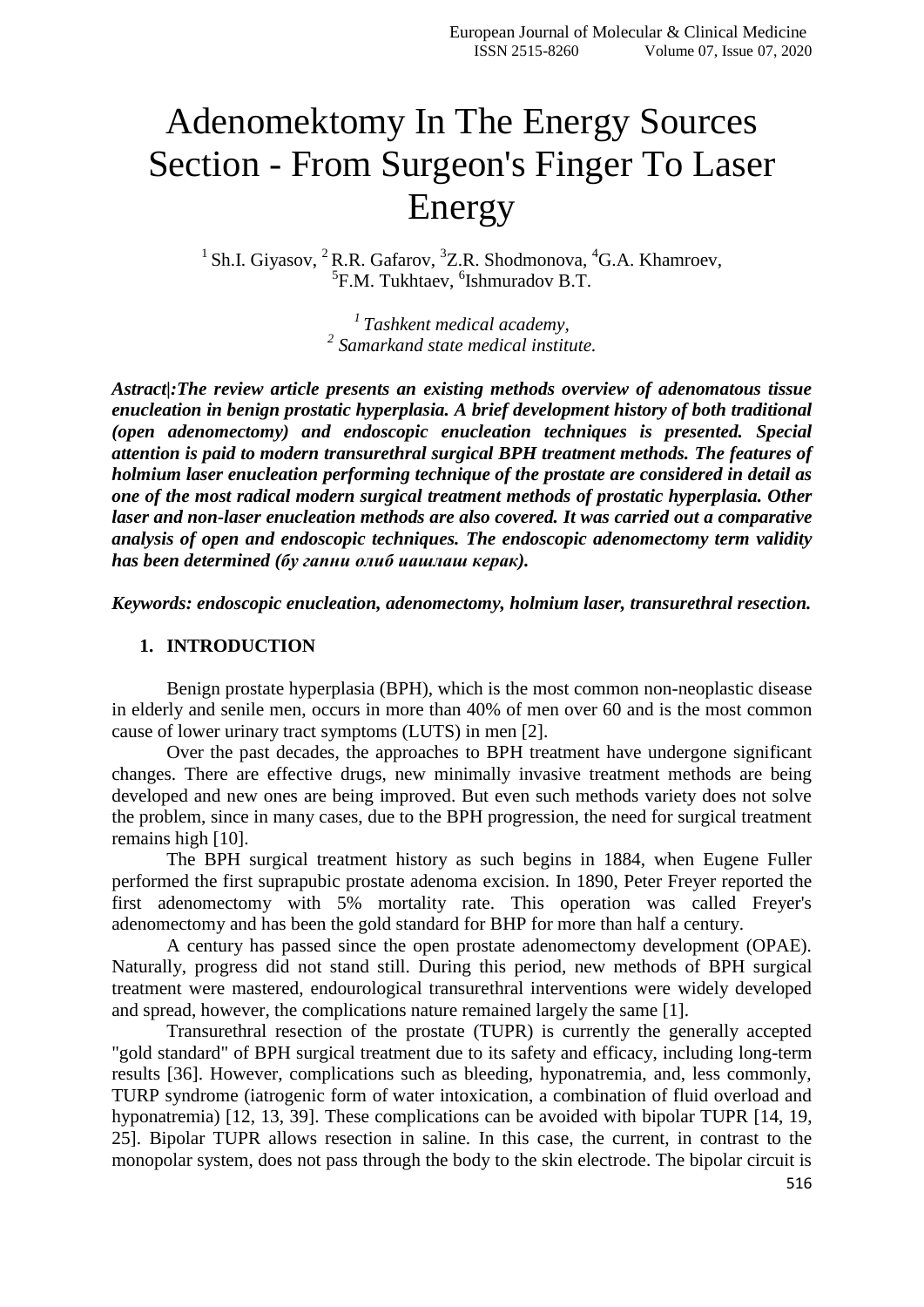closed at the resection site between the active and return poles, which are fixed in a single block on the resectoscope (true bipolar system) or tube (pseudo-bipolar system). With all the method advantages, long resection times can lead to electrolyte disturbances, which limit the TUPR possibility in patients with a prostate volume more than  $80 \text{ cm}^3$ .

This limitation was the reason for the search for alternative methods of endoscopic surgical treatment. It is well known that open prostate adenomectomy is a truly radical treatment for patients with BPH. Some authors believe that open surgery is preferable and has more advantages in comparison with endoscopic techniques, as it provides instantaneous and complete removal of the adenoma [11].

The adenomectomy essence consists in blunt separation or the hyperplasia nodes enucleation by the operator's finger from the so-called adenoma false capsule, which ensures radicality. It is this "anatomical enucleation" that is the key criterion for radicalism.

However, for all its radicalism, the OPAE of the prostate is very traumatic and is accompanied by many complications. Therefore, the main progressive direction thought working in the BPH field surgical treatment is the creation and technique implementation that combines the open adenomectomy radicality and the endourological techniques minimally invasiveness. That is, an ideal method creation - endoscopic adenomectomy.

Back in 1983, the term transurethral enucleation of the prostate (TUEP) was introduced. So, Hiraoka Y. [27] described more than 300 TUE cases, in which he separated the adenoma from the false capsule with a blunt blade ("Hiraoka"s knife") or with the resectoscope tip, similar to the way it is done with open adenomectomy. At the same time, the author declares that he did not have a single case of reoperation for recurrent adenoma. The 2016 European Urology Association (EAU) guidelines for non-neurogenic treatment lower urinary tract symptoms caused by BHP introduced the endoscopic enucleation of the prostate (EEP) concept which combines the existing enucleation types [30].

EEP can be divided into 2 types, depending on technique, radical performance or anatomy. One method is blunt transurethral enucleation along the false capsule of the prostate, the so-called anatomical enucleation, which completely removes the adenoma. The second method is transurethral enucleation along the surgical capsule course - i.e. TUPR [27].

In general, however, speaking of anatomical enucleation, we mean the adenoma removal along the false capsule. Endoscopic enucleation can be performed using both laser energy (laser methods) (Table 1) and electrical energy (non-laser methods). The existing EEP methods, in accordance with the European Urology Association recommendations (EAU), include holmium laser enucleation of the prostate (HoLEP), thulium laser enucleation of the prostate (ThuLEP) [18], diode laser enucleation of the prostate (DiLEP) as well as the monopolar techniques and bipolar prostate electroenucleation.

The first holmium laser was used by scientists from New Zealand - Peter Gilling and Mark Fraundorfer. They started working with a holmium laser in 1996 [21], and in 1998 P.J. Gilling, M.R. Fraundorfer [23] presented preliminary results of holmium laser enucleation of prostatic hyperplasia with intravesical morcellation of removed tissue in 14 patients [6]. The morcellator creation and application has become a significant event in the holmium laser use. It was first used in 1996 in the United States and was originally used by gynecologists to remove bulk connective tissue formations from the abdominal cavity. It is thanks? to morcellation, the ability to remove large tissue fragments through a small-diameter canal, that it became possible to create holmium laser enucleation, which changed the approach to the adenoma surgical treatment. This fundamentally new technique has pushed aside the ablation and resection techniques [7,21]. The vaporizing combination, hemostatic capabilities of the holmium laser with transurethral morcellation allows effective surgical treatment of large adenomas with an immediate improvement in urination and a decrease in the number of complications [8].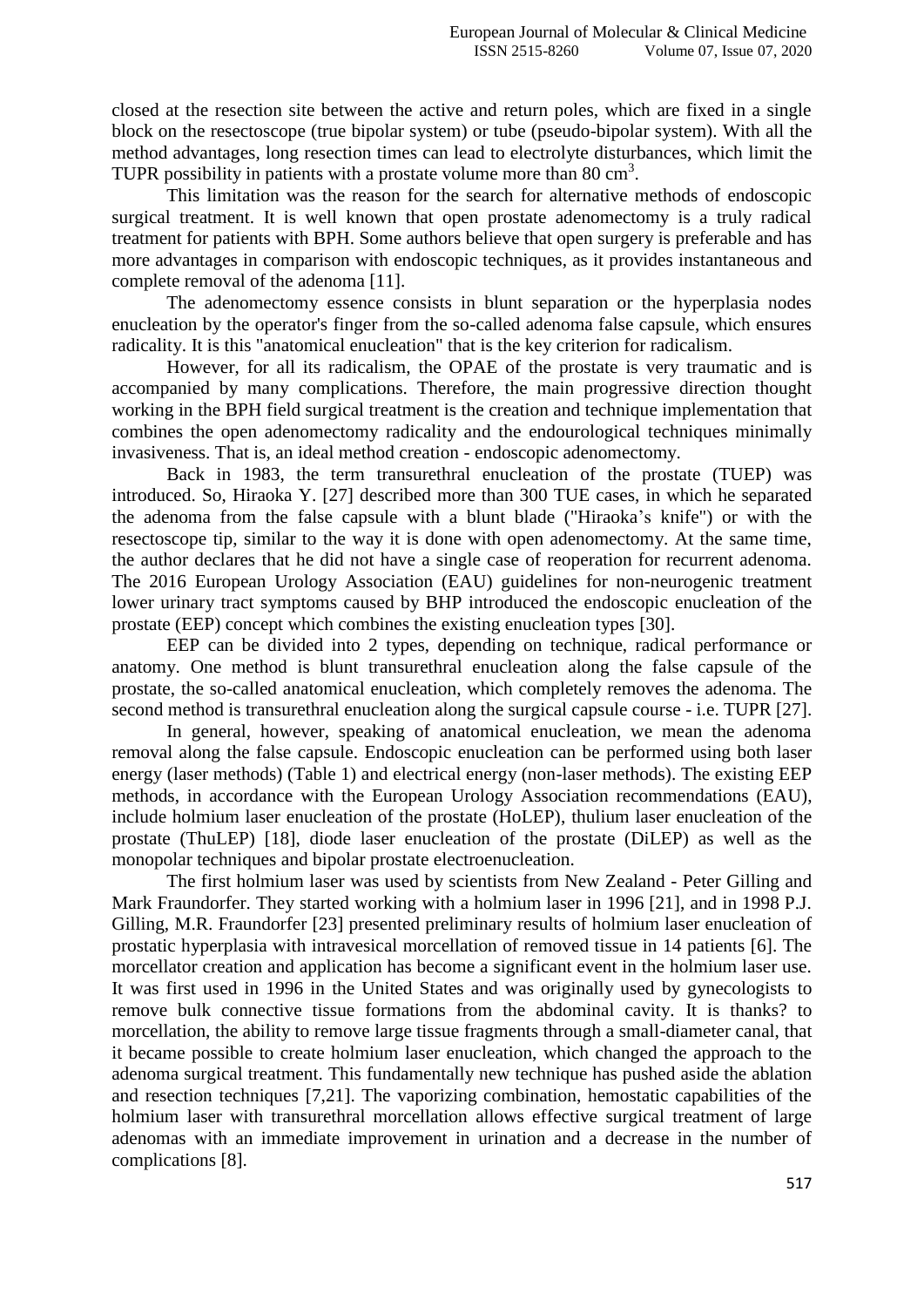| <b>Active crystal</b> | <b>Abbreviation</b> | <b>Radiation</b> | Table 1. Lasels in DTIF treatment. active crystals, wavelengths, techniques $[42]$ .<br><b>Methodology</b> | <b>Abbreviation</b>      |
|-----------------------|---------------------|------------------|------------------------------------------------------------------------------------------------------------|--------------------------|
|                       |                     | wavelength       |                                                                                                            |                          |
|                       |                     | (nm)             |                                                                                                            |                          |
| Holmium               | Ho:YAG              | 2140             | Holmium laser ablation of                                                                                  | HoLAP                    |
|                       |                     |                  | the prostate                                                                                               |                          |
|                       |                     |                  | Holmium laser resection                                                                                    | HoLRP                    |
|                       |                     |                  | of the prostate                                                                                            |                          |
|                       |                     |                  | Holmium<br>laser                                                                                           | HoLEP                    |
|                       |                     |                  | enucleation of the prostate                                                                                |                          |
| Neodymium             | Nd:YAG              | 1064             | Visual laser ablation of                                                                                   | <b>VLAP</b>              |
|                       |                     |                  | the prostate                                                                                               |                          |
|                       |                     |                  | Contact laser ablation of                                                                                  | <b>CLAP</b>              |
|                       |                     |                  | the prostate                                                                                               |                          |
|                       |                     |                  | Interstitial<br>laser                                                                                      | <b>ILC</b>               |
|                       |                     |                  | coagulation                                                                                                |                          |
| Potassium             | KTP:Nd:YAG          | 532              | Photoselective                                                                                             | <b>PVP</b>               |
| titanyl               | (SHG)               |                  | vaporization<br>of<br>the                                                                                  |                          |
| phosphate             |                     |                  | prostate                                                                                                   |                          |
| Lithium borate        | LBO:Nd:YAG          | 532              | Photoselective                                                                                             | <b>PVP</b>               |
|                       | (SHG)               |                  | vaporization<br>of<br>the                                                                                  |                          |
|                       |                     |                  | prostate                                                                                                   |                          |
| Thulium               | Tm:YAG              | 2013             | Thulium<br>laser                                                                                           | ThuVAP                   |
|                       |                     |                  | of<br>vaporization<br>the                                                                                  |                          |
|                       |                     |                  | prostate                                                                                                   |                          |
|                       |                     |                  | Thulium<br>laser                                                                                           | ThuVARP                  |
|                       |                     |                  | vaporesection<br>of<br>the                                                                                 |                          |
|                       |                     |                  | prostate<br>Thulium                                                                                        | ThuVEP                   |
|                       |                     |                  | laser<br>vapoenucleation<br>of<br>the                                                                      |                          |
|                       |                     |                  | prostate                                                                                                   |                          |
|                       |                     |                  | Thulium laser enucleation                                                                                  | ThuLEP                   |
|                       |                     |                  | of the prostate                                                                                            |                          |
| Diode lasers          |                     | 830              | Interstitial<br>laser                                                                                      | ILC                      |
|                       |                     |                  | coagulation                                                                                                |                          |
|                       |                     | 940              | Vaporization                                                                                               | $\overline{a}$           |
|                       |                     | 980              | Vaporization                                                                                               |                          |
|                       |                     |                  |                                                                                                            | $\overline{\phantom{0}}$ |
|                       |                     |                  | Enucleation                                                                                                | <b>DiLEP</b>             |
|                       |                     | 1318             | Vaporization                                                                                               |                          |
|                       |                     | 1470             | Vaporization                                                                                               |                          |

Table 1. Lasers in BHP treatment: active crystals, wavelengths, techniques [42].

The holmium laser radiation wavelength is 2140 nm (Fig. 1). With holmium enucleation, laser energy with 60-100 W power, concentrated "at the tip" of the laser fiber, allows one to dissect the adenomatous tissue. In this case, the adenomatous nodes are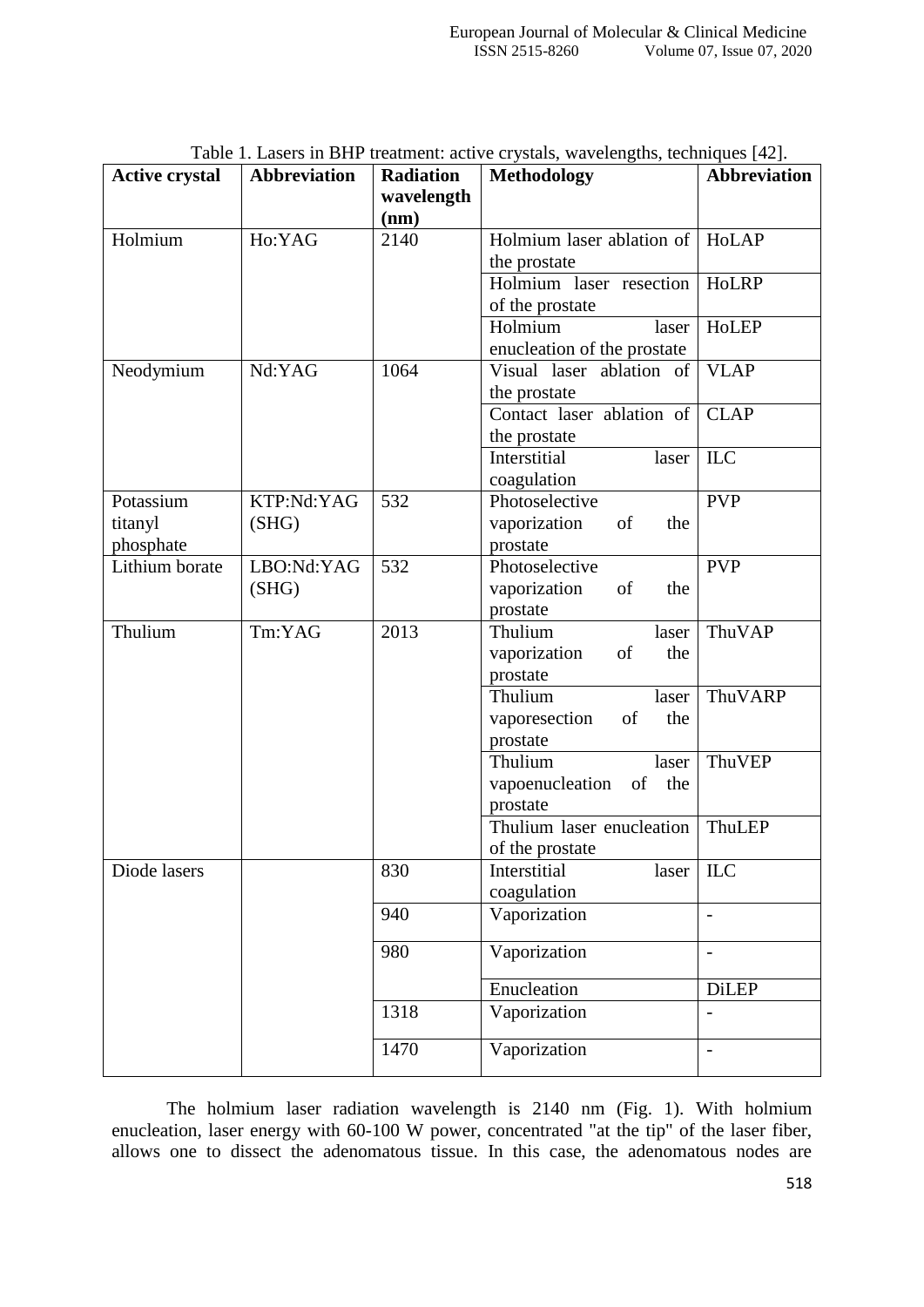separated from the capsule in the same way as it is done with the surgeon's index finger during open adenomectomy [1]. The consecutively enucleated middle and lateral lobes are retrogradely displaced into the bladder and subsequently evacuated using a morcellator. In the morcellator using possibility absence, the prostate gland lobes are partially enucleated and then, the devascularized lobes are crushed using a resectoscope and removed along the latter tube ("mushroom" technique). Bleeding vessels coagulation is provided by retraction of the fiber tip 3-4 mm from the vessel. During HoLEP, saline or glycine solution is used as an irrigation fluid [2].

The hemostatic capabilities combination of the holmium laser and transurethral morcellation allows effective treatment even in large adenomas, providing an immediate positive urodynamic effect, as in TUPR, with fewer complications. The initial application of the holmium laser in the BHP treatment was holmium and neodymium Nd: YAG lasers combination - endoscopic laser prostate ablation. The holmium laser was used to vaporize (burn) the canal, after which the hyperplastic tissues were cut off with a neodymium laser. Later, it became possible to vaporize the prostate with only a holmium laser wave, and an electrode with end (side) or end burning was used - the HoLAP technique (holmium laser ablation of the prostate).

In recent years, HoLEP has become more and more popular. HoLEP has several advantages over TPR, especially in patients with large prostate volume [28]. In accordance with the EUA recommendations, for prostate volumes greater than 80  $\text{cm}^3$ , HoLEP is the surgery choice along with open adenomectomy and bipolar enucleation [31]. Some authors call HoLEP the new "gold standard" for surgical treatment of prostatic hyperplasia [40]. In addition, today, holmium enucleation of prostate adenoma is positioned as a "sizeindependent" procedure, i.e. applicable for adenomas of any size [29,41]. Conducted scientific studies confirm the high efficiency of holmium enucleation in eliminating bladder outlet obstruction caused by prostatic hyperplasia. So, Elmansy H.M. [6] reports on positive results of examination of patients even 10 years (62 months) after surgery, including those with large prostate hyperplasia. After HoLEP, in 2004, the bipolar plasmakinetic enucleation of the prostate (PKEP) technique appeared, then later, in the late 2000s, other transurethral, laser-based enucleation techniques were introduced: Tm: YAG (thulium yttrium aluminum garnet laser) vapoenucleation (ThuVEP), transurethral anatomical enucleation with Tm: YAG (thulium enucleation of the prostate - ThuLEP), diode laser enucleation of the prostate (Green DiLEP) and finally green enucleation with Green laser ) with lithium borate modulation (LBO).

Many of the proposed laser techniques were rejected at the initial stage of their use as unsuitable for performing enucleation [24].

So, in 2010 T.R. Herrmann with colleagues [25] were the first to propose a technique of enucleation of an adenoma using a thulium laser, similar to holmium, called ThuLEP (thulium laser enucleation of the prostate - thulium laser enucleation of the prostate). If in a holmium laser the radiation is excited by a flash lamp, in a thulium laser the energy is emitted in a continuously generated wave mode. In this case, thulium ions are excited directly by high-power laser diodes. Thanks to? (Due to) the continuously generated laser beam, the thulium laser works better in soft tissues.

The pulsating radiation of the holmium laser produces a bursting effect, while the constantly generated wave of the thulium laser allows the tissue to be smoothly excised and evaporated, achieving excellent hemostasis. Since water is everywhere in soft tissues and is the target chromophore, this creates a constant chromophore content in the tissues irradiated by the laser and leads to a homogeneous interaction of radiation with tissues [26].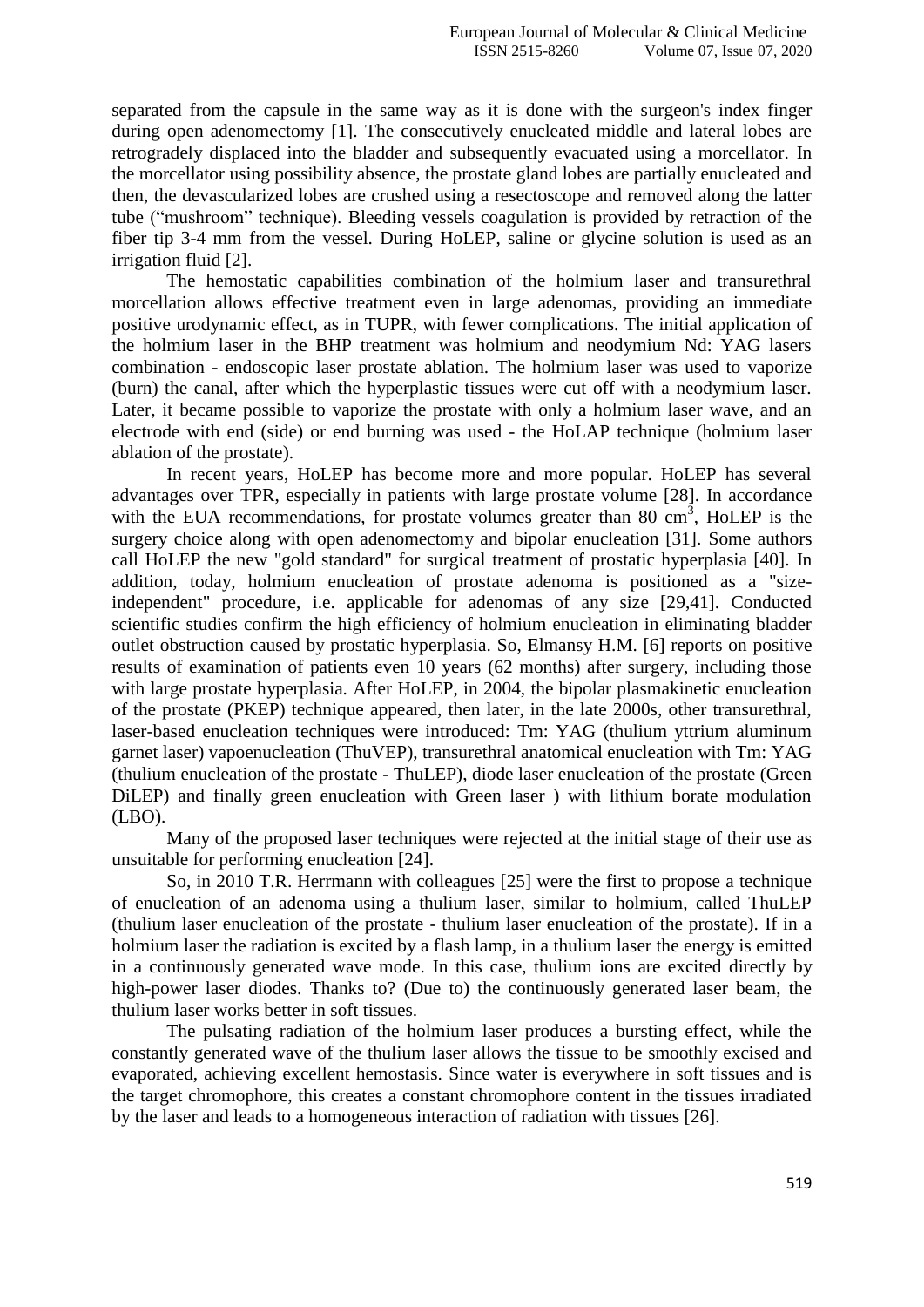

Figure: 1. Lasers used in medical practice, their radiation wavelengths.

As with HoLEP, a large number of studies have been conducted to confirm the ThuLEP effectiveness [5]. Reviewed by Barbalat et al. [15] showed that thulium laser prostate enucleation is a safe and effective procedure. Even before the ThuLEP development, the thulium laser was used to perform prostate vapoenucleation. The ThuVEP procedure was introduced in 2008 for patients with large adenomas.

In general, ThuVEP and ThuLEP - laser technologies "twins" have demonstrated the full spectrum of laser exposure in enucleation techniques. At the same time, while in ThuVEP, the adenoma tissue is first vaporized with long-wave lasers for fast, efficient and safe enucleation, while in ThuLEP, almost blind mechanical enucleation is performed using a laser only for dissecting adhesions and mucous membranes [24].

For obvious reasons, the emergence and such high-tech spread and promising methods, in particular HoLEP, as well as ThuLEP, has led to many publications appearance devoted to assessing the complications after these interventions and their effectiveness. Many centers describe the first experience of using such technologies [8]. The thulium laser use energy to perform enucleation and separation of hyperplastic tissue from the capsule is accompanied by significant carbonization and leads to the fact that the operator tries to minimize the laser energy use and performs mostly mechanical enucleation with a resectoscope.

A number of authors have analyzed the HoLEP effectiveness in comparison with other the prostate treating surgical methods: TPR [17, 20], open adenomectomy [29, 32, 37], endovideosurgical adenomectomy [9], the HoLEP and ThuLEP results were compared [7, 18, 38]. Two large meta-analyzes [33, 34] have compared HoLEP and bipolar enucleation with OPAE. They showed that there was no significant difference between EPE and OPAE in medium- and long-term follow-up. At the same time, HoLEP is characterized by a shorter period of irrigation, catheterization, and hospitalization.

With a large number of factors influencing the choice of the method, in economically developed countries, preference is given to transurethral. In this regard, there are ideas about the futility of using open methods in our country. However, in many countries of the world the traditional surgical treatment of BPH - open adenomectomy - is a priority method, therefore it has the right to exist alongside the latest modern techniques. So, according to Pevzner P.N. [10], the ratio of open and transurethral surgeries of prostatic hyperplasia in certain regions of the Russian Federation (RF), according to different authors, was as follows: according to N.A. Lopatkin in 2002 in Moscow the ratio was 69.4% to 30.6%, in St. Petersburg, according to S.K. Komyakov 64.67% to 35.33%, in Kazan according to E.N. Sitdykov the ratio is categorically rejected in favor of OPAE: 91.31% to 8.69%.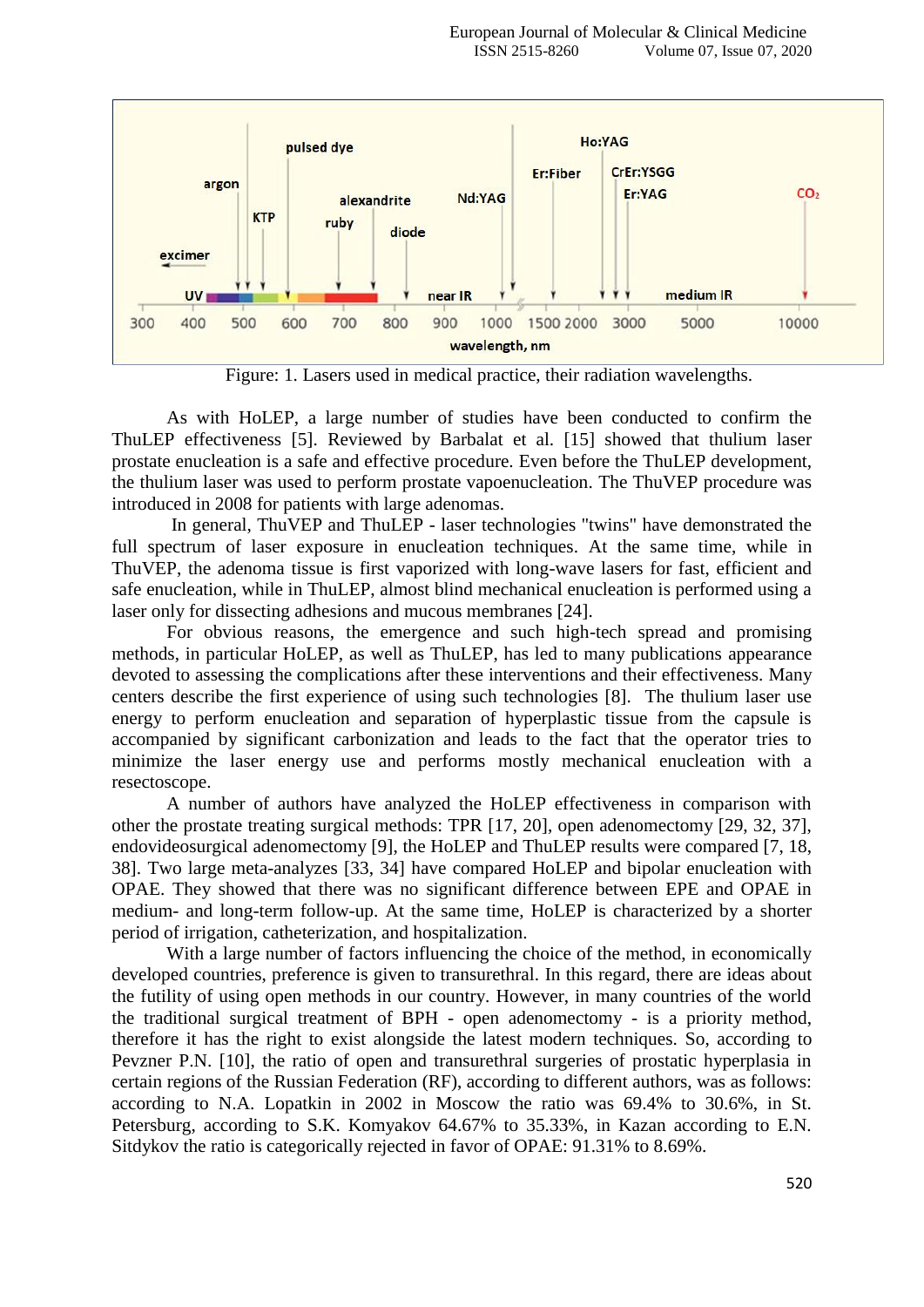In addition, in the Russian Federation, an alternative method of surgery for treating prostate adenoma is used: extraurethral transvesical and retropubic urethro- and vaso-sparing adenomectomy. A distinctive feature of this technique is the preservation of the dorsal and urethral vascular plexus and the integrity of the prostatic urethra [11].

Comparative analyzes of the BPH surgical treatment results are carried out by various authors haphazardly, often only by listing the complications that have arisen. Most often, any 2 surgical treatment methods are compared: either transurethral (for example, TUPR versus HoLEP) [17, 20], or 2 modifications of any one transurethral method, for example, HoLEP versus ThuLEP [38]. There is no systematic approach to assessing complications arising after open or transurethral interventions in BPH. There are no adequate criteria according to which it would be possible to evaluate each method even at its development stage. Such criteria, in accordance with the Clavien-Dindo classification, have been developed for the endoscopic surgery complications of nephrolithiasis [4].

That is why today the question of studying the surgical complications nature in OPAE, TUPR, HoLEP, their systematization and comparative analysis in relation to each studied methods of surgical treatment, as well as the adequate measures development to eliminate complications, is beginning to play an important role. This is necessary for the most adequate assessment of endoscopic adenomectomies.

Thus, it can be said unequivocally that the future in the BPH surgical treatment is already determined by modern methods of endoscopic enucleation, such as holmium and thulium, as well as bipolar prostate enucleation. However, open adenomectomy cannot be disregarded, since high-tech surgeries, such as HoLEP and ThuLEP, are not yet widespread and in many centers require high-level experience and endoscopic skills.

The radicality of the surgical treatment of BHP lies in the adenoma "anatomical enucleation" within its surgical capsule. And if with OPAE, which provides the best results, enucleation is carried out manually, blindly, then with laser or bipolar enucleation, this procedure is performed under visual control, with the most complete hemostasis. That is, the so-called endoscopic adenomectomy is performed. Enucleation itself is paramount importance, and not the source of energy by which it is carried out, because the ultimate goal in all cases is precisely anatomical enucleation. Endoscopic adenomectomy by laser or nonlaser techniques means is confidently leading in the BHP surgical treatment problem and the future lies in the endoscopic methods improvement.

## **2. REFERENCES**

- [1] Allazov S.A., Gafarov R.R. Analysis of the effectiveness of hemostasis methods for prostate adenomectomy. Lambert Academic Publishing. Saarbrücken 2017. 62 c.
- [2] Alyaev Yu. G. Diseases of the prostate gland. M.: GEOTAR-Media, 2009. 240 p.
- [3] Alyaev Yu.G., Grigoriev N.A., Lokshin K.L., Dymov A.M. Laser (holmium) enucleation of the prostate gland in the treatment of patients with prostatic hyperplasia. 2010.
- [4] Giyasov Sh.I. Complications of endoscopic surgery of nephrolithiasis: causes, classification, tactics, prognosis. Author's abstract. doct. dissertation. Tashkent, 2015.
- [5] Glybochko P.V., Alyaev Yu.G., Rapoport L.M. etc. Endoscopic enucleation of the prostate: a temporary trend or a new standard of treatment? Urology 2018; 2: 130-134.
- [6] Dymov A.M. Laser (holmium) removal of prostate tissue in the treatment of patients with prostatic hyperplasia. Diss. Cand. med. sciences. Moscow, 2011.
- [7] Enikeev D.V., Glybochko P.V., Alyaev Yu.G., Rapoport L.M. etc. Laser enucleation of prostatic hyperplasia (HoLEP and ThuLEP): a comparative analysis of efficacy in the treatment of recurrent prostatic hyperplasia. Urology 2017; 2: 66-70.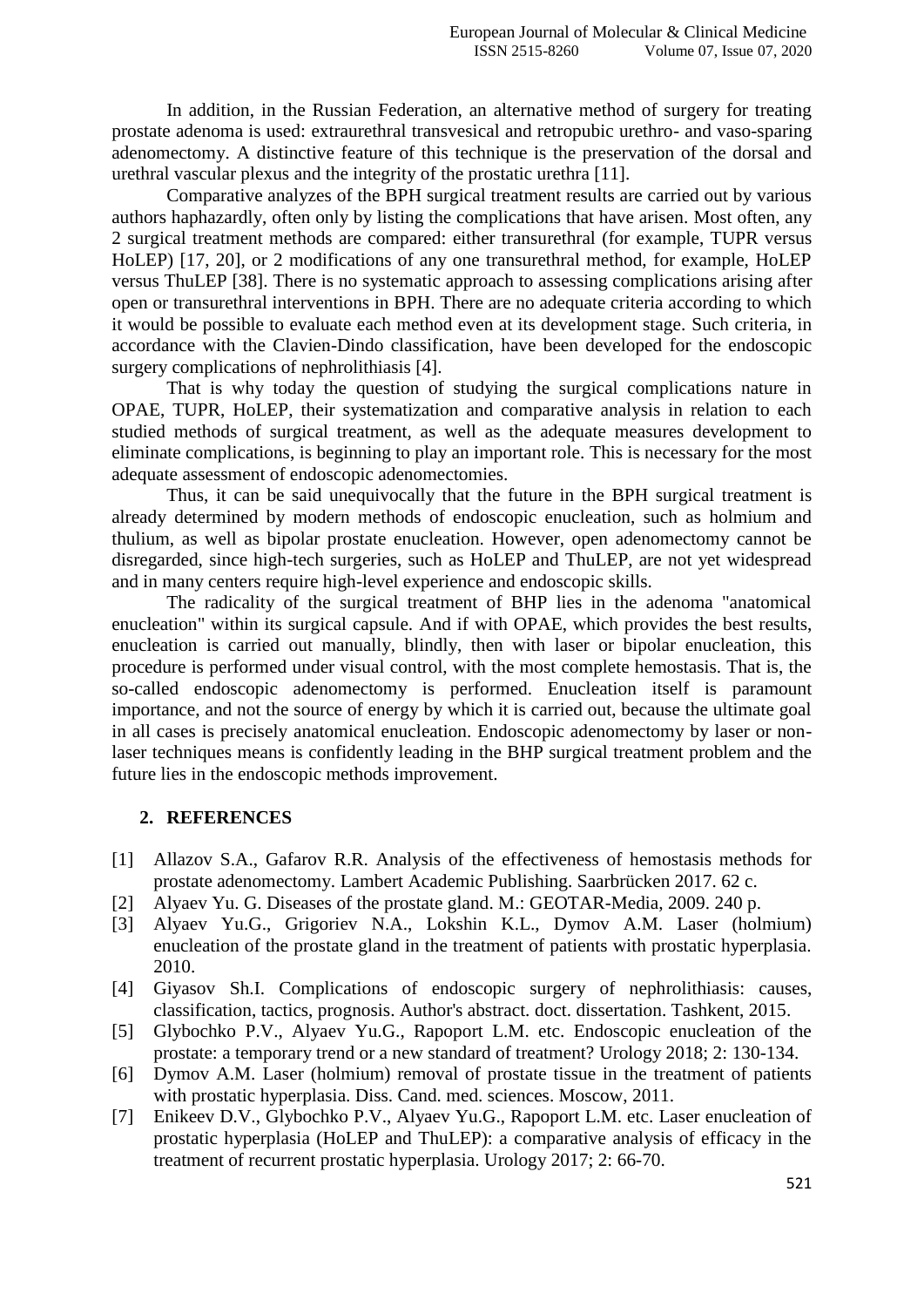- [8] Enikeev DV, Glybochko PV, Alyaev Yu.G., Rapoport LM, etc. Endoscopic enucleation of the prostate is a new standard of surgical treatment of prostatic hyperplasia. Andrology and genital surgery 2017; 18(3): 83-88.
- [9] Orlov I.N., Popov S.V., Martov A.G., Gallyamov E.A. etc. Comparative analysis of methods of treatment of prostate adenoma over 100 cm3. Urology, Sat. comp. articles for 2017. 98-102.
- [10] Pevzner P.N. Prevention of bleeding, inflammatory and obstructive complications of transvesical adenomectomy. Dis. Cand. med. sciences. Moscow, 2004.143 p.
- [11] Sergienko N.F., Vasilchenko M.I. and other. Advantages and distinctive features of extraurethral adenomectomy over endourethral, transurethral and retropubic. Experimental and Clinical Urology 2011;4: 58-61.
- [12] Ahyai S.A. et al. Meta-analysis of functional outcomes and complications following transurethral procedures for lower urinary tract symptoms resulting from benign prostatic enlargement / // Eur Urol. – 2010. – Vol. 58. P. 384-397.
- [13] Alschibaja M. et al. Transurethral resection for benign prostatic hyperplasia. Current developments. Urologe A – 2005. Vol. 44(5). P. 499-504.
- [14] Autorino R, Damiano R, Di Lorenzo G, et al. Four-year outcome of a prospective randomised trial comparing bipolar plasmakinetic and monopolar transurethral resection of the prostate. Eur Urol 2009;55:922–31.
- [15] Barbalat Y., Velez M.C., Sayegh C.I. Evidence of the efficacy and safety of the thulium laser in the treatment of men with benign prostatic obstruction. Ther Adv Urol 2016; 8: 181–191.
- [16] Elmansy HM., Kotb A, Elhilali MM. Holmium laser enucleation of the prostate: longterm durability of clinical outcomes and complication rates during 10 years of followup. J Urol. 2011. Vol. 186. P. 1972-1976.
- [17] Eltabey MA, Sherif H, Hussein AA. Holmium laser enucleation versus transurethral resection of the prostate. Can J Urol 2010;17: 5447–52.
- [18] Enikeev, D., Rapoport, L., Gazimiev, M. *et al.* Monopolar enucleation versus transurethral resection of the prostate for small- and medium-sized  $( < 80 \text{ cc})$  benign prostate hyperplasia: a prospective analysis. *World J Urol* 38**,** 167–173 (2020).
- [19] Fagerstrёm T, Nyman CR, Hahn RG. Complications and clinical outcome 18 months after bipolar and monopolar transurethral resection of the prostate. J Endourol 2011;25:1043–9.
- [20] Fayad AS, Sheikh MG, Zakaria T, Elfottoh HA, Alsergany R. Holmium laser enucleation versus bipolar resection of the prostate: a prospective randomized study. Which to choose? J Endourol 2011;25: 1347–52.
- [21] Fraundorfer M.R., Gilling P.J. Holmium:YAG laser enucleation of the prostate combined with mechanical morcellation: preliminary results. Eur Urol 1998;33(1):69– 72. PMID: 9471043.
- [22] Gilling P.J., Cass C.B., Cresswell M.D., Fraundorfer M.R. Holmium laser resection of the prostate: preliminary results of a new method for the treatment of benign prostatic hyperplasia. Urology1996;47(1):48–51. PMID: 8560662.
- [23] Gilling P.J., Fraundorfer M.R. Holmium laser prostatectomy: a technique in evolution. Curr Opin Urol 1998;8(1):11–5. PMID: 17035836.
- [24] Herrmann T.R. Enucleation is enucleation is enucleation is enucleation. World J Urol 2016;34(10):1353–5. DOI: 10.1007/s00345-016-1922-3. PMID: 27585786.
- [25] Herrmann T.R., Bach T., Imkamp F. Thulium laser enucleation of the prostate (ThuLEP): transurethral anatomical prostatectomy with laser support. Introduction of a novel technique for the treatment of benign prostatic obstruction. World J Urol 2010; 28: 45–51.